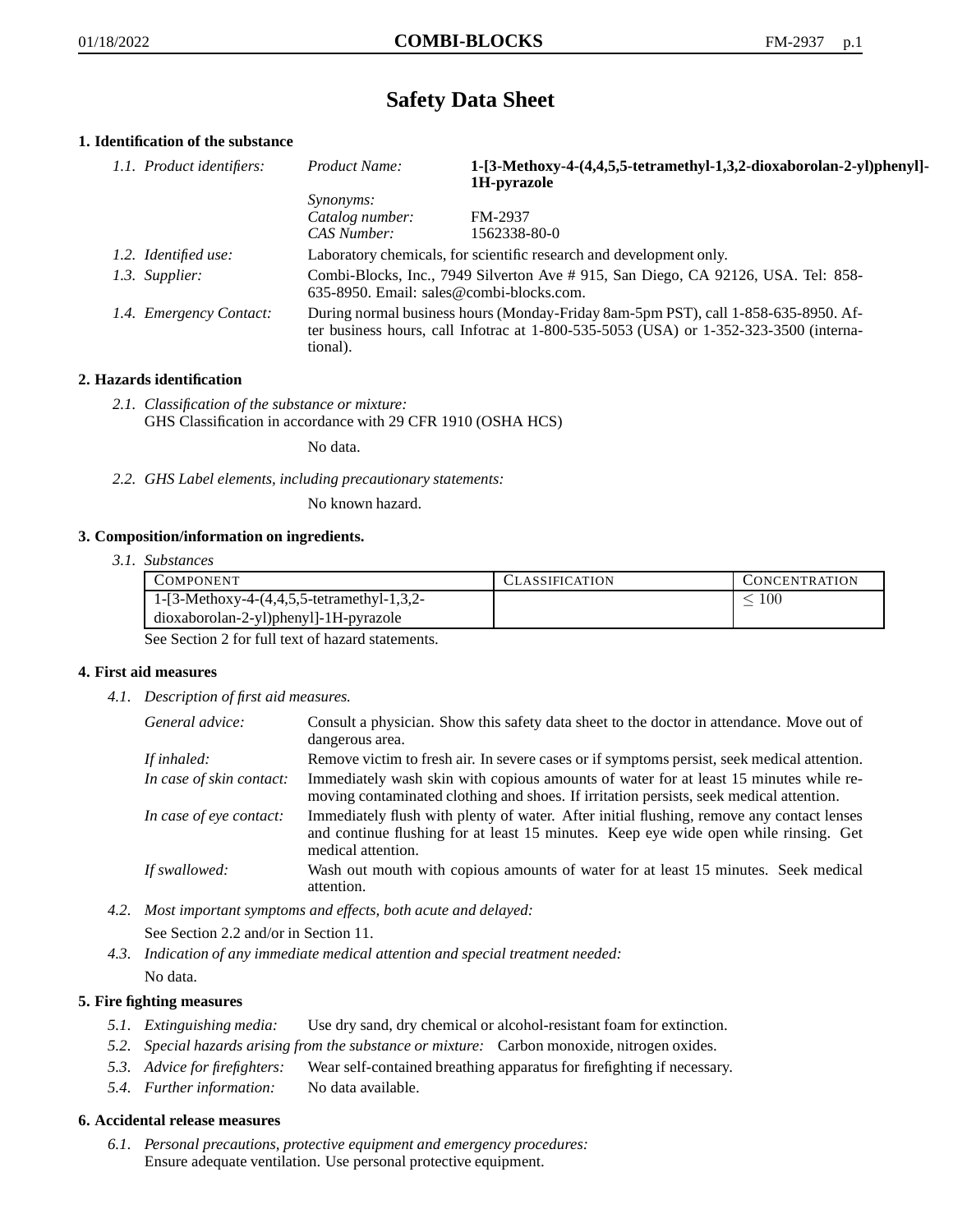- *6.2. Environmental precautions:*
	- Should not be released into the environment. See Section 12 for additional ecological information.
- *6.3. Methods and materials for containment and cleaning up:* Sweep up or vacuum up spillage and collect in suitable container for disposal.
- *6.4. Reference to other sections:* Refer to protective measures listed in Sections 8 and 13.

# **7. Handling and storage**

- *7.1. Precautions for safe handling:* Avoid contact with skin and eyes. Avoid inhalation of vapour or mist. Keep away from sources of ignition - No smoking. Take measures to prevent the build up of electrostatic charge. For precautions see section 2.2.
- *7.2. Conditions for safe storage, including any incompatibilities:* Store refrigerated. Keep container tightly closed in a dry and well-ventilated place. Containers which are opened must be carefully resealed and kept upright to prevent leakage.
- *7.3. Specific end use(s):* Laboratory chemicals, for scientific research and development only.

# **8. Exposure Controls / Personal protection**

*8.1. Control parameters:*

*Components with workplace control parameters:* Contains no substances with occupational exposure limit values. *8.2. Exposure controls:*

*Appropriate engineering controls:* Ensure that eyewash stations and safety showers are close to the workstation location. Ensure adequate ventilation, especially in confined areas.

*Personal protective equipment:*

| Eye/face protection:    | Wear appropriate protective eyeglasses or chemical safety goggles as described by OSHA's<br>eye and face protection regulations in 29 CFR 1910.133 or European Standard EN166.                                                                                                                                         |
|-------------------------|------------------------------------------------------------------------------------------------------------------------------------------------------------------------------------------------------------------------------------------------------------------------------------------------------------------------|
| Skin protection:        | Handle with gloves. Gloves must be inspected prior to use. Use proper glove removal<br>technique (without touching glove's outer surface) to avoid skin contact with this product.<br>Dispose of contaminated gloves after use in accordance with applicable laws and good<br>laboratory practices. Wash and dry hands |
| <b>Body Protection:</b> | Complete suit protecting against chemicals, Flame retardant antistatic protective clothing.,<br>The type of protective equipment must be selected according to the concentration and<br>amount of the dangerous substance at the specific workplace.                                                                   |
| Respiratory protection: |                                                                                                                                                                                                                                                                                                                        |

Control of environmental exposure: Prevent further leakage or spillage if safe to do so. Do not let product enter drains.

# **9. Physical and chemical properties**

*9.1. Information on basic physical and chemical properties*

| (a)               | Appearance:                                   | Solid          |
|-------------------|-----------------------------------------------|----------------|
| (b)               | Odour:                                        | No data        |
| (c)               | Odour Threshold:                              | No data        |
| (d)               | $pH$ :                                        | No data        |
| (e)               | Melting point/freezing point:                 | $100 - 110$ °C |
| (f)               | Initial boiling point and boiling range:      | No data        |
| (g)               | Flash point:                                  | No data        |
| (h)               | Evaporatoin rate:                             | No data        |
| (i)               | Flammability (solid, gas):                    | No data        |
| (j)               | Upper/lower flammability or explosive limits: | No data        |
| $\left( k\right)$ | Vapour pressure:                              | No data        |
| (1)               | Vapour density:                               | No data        |
| (m)               | Relative density:                             | No data        |
| (n)               | Water solubility:                             | No data        |
| $\circ$           | Partition coefficient: n-octanol/water:       | No data        |
| (p)               | Auto-ignition:                                | No data        |
| (q)               | Decomposition temperature:                    | No data        |
| (r)               | Viscosity:                                    | No data        |
| (s)               | Explosive properties:                         | No data        |
| (t)               | Oxidizing properties:                         | No data        |